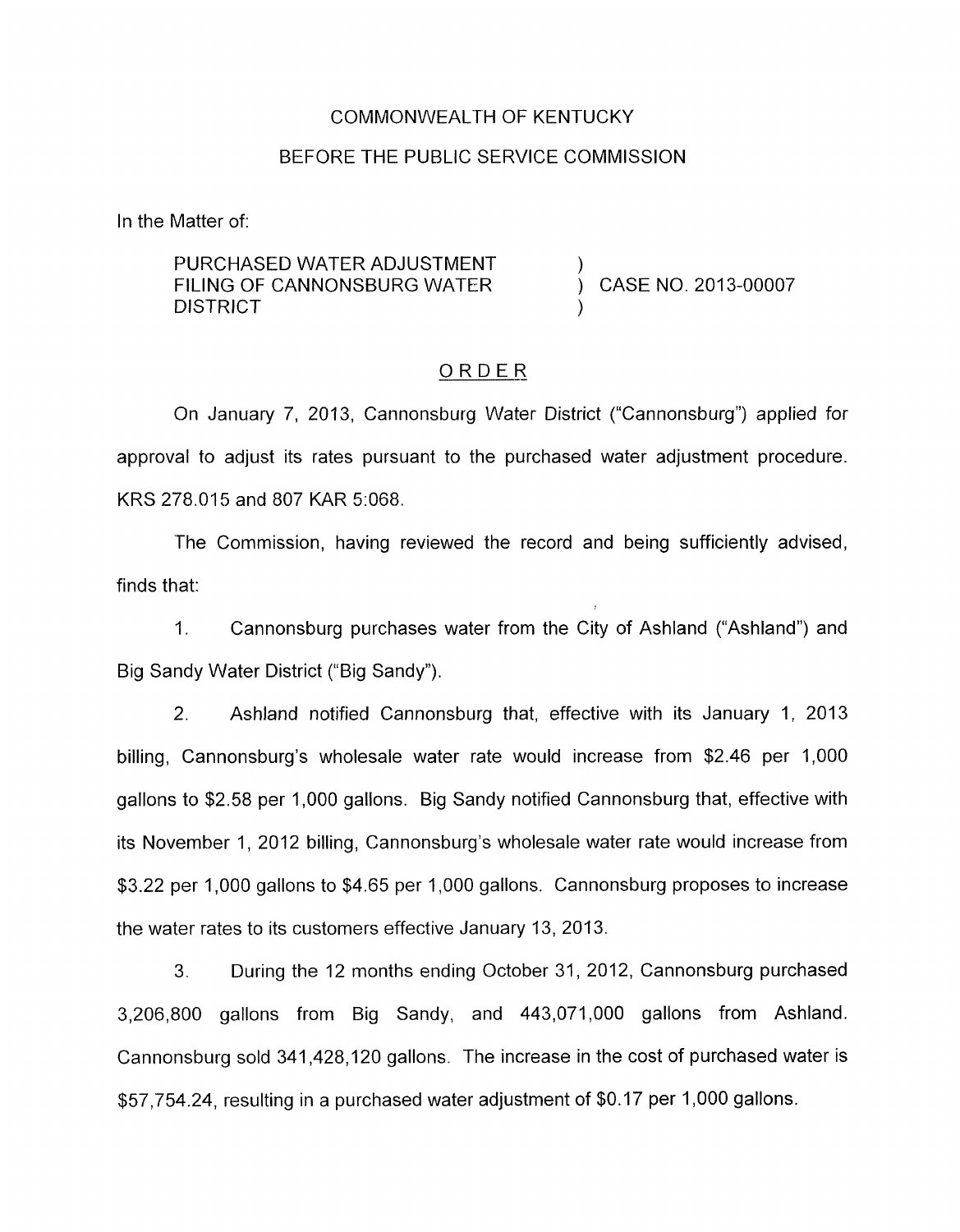**4.** The proposed rates by Cannonsburg should be denied.

5. The purchased water adjustment of \$0.17 per 1,000 gallons is fair, just, and reasonable and should be approved.

IT IS THEREFORE ORDERED that:

1. The proposed rates by Cannonsburg are denied.

2. The purchased water adjustment of \$0.17 per 1,000 gallons and the rates in Appendix A, attached hereto and incorporated herein, are fair, just, and reasonable and are approved for services rendered on and after January 13, 2013.

3. Within 20 days of the date of this Order, Cannonsburg shall file with the Commission, using the Commission's electronic Tariff Filing System, revised tariff sheets showing the rates approved herein.

> **KENTUCKY** PUBLIC **COMMISSION** By the Commission ENTERED **2013**

**ATTEST** Executi

Case No. 2013-00007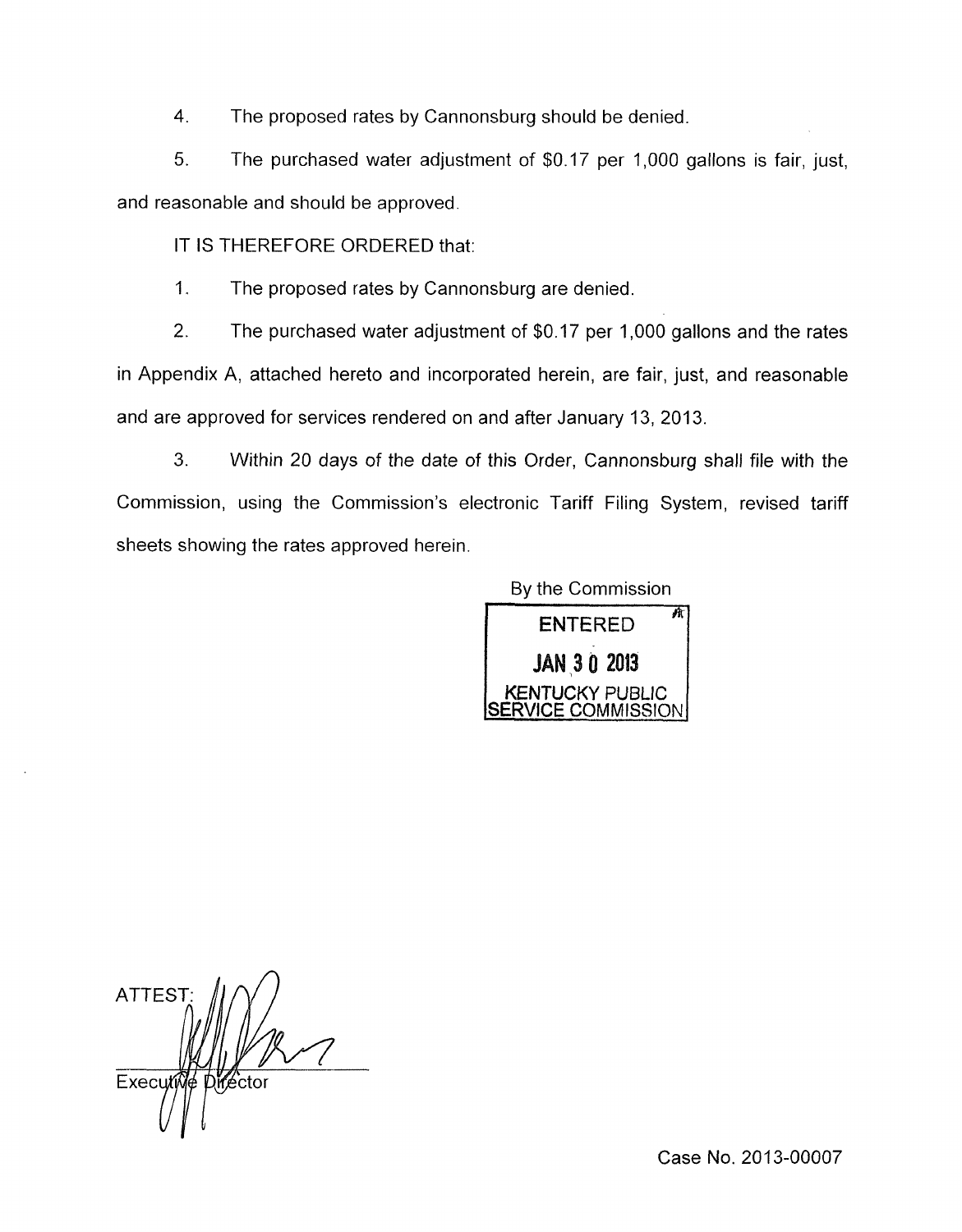## APPENDIX A

## APPENDIX TO AN ORDER OF THE KENTUCKY PUBLIC SERVICE COMMISSION IN CASE NO. 2013-00007 DATED

|                      | <b>New Rate</b> | <b>Base Rate</b>                 |
|----------------------|-----------------|----------------------------------|
| Cannonsburg Water    |                 |                                  |
| Purchases in gallons |                 |                                  |
| Ashland              | 443,071,000     | 443,071,000                      |
| Big Sandy            | 3,206,800       | 3,206,800                        |
| Volumetric rate      |                 |                                  |
| Ashland              | \$2.58/1,000    | \$2.46/1,000                     |
| Big Sandy            | \$4.65/1,000    | \$3.22/1,000                     |
|                      |                 |                                  |
|                      | \$1,158,034.80  | \$1,100,280.56                   |
|                      |                 | Increased water cost \$57,754.24 |
|                      |                 |                                  |
|                      |                 |                                  |

| Increased water cost    | \$57,754.24 |
|-------------------------|-------------|
| Divided by gallons sold | 341,428,120 |
|                         |             |

Purchased water adjustment factor \$0.17 per 1,000 gallons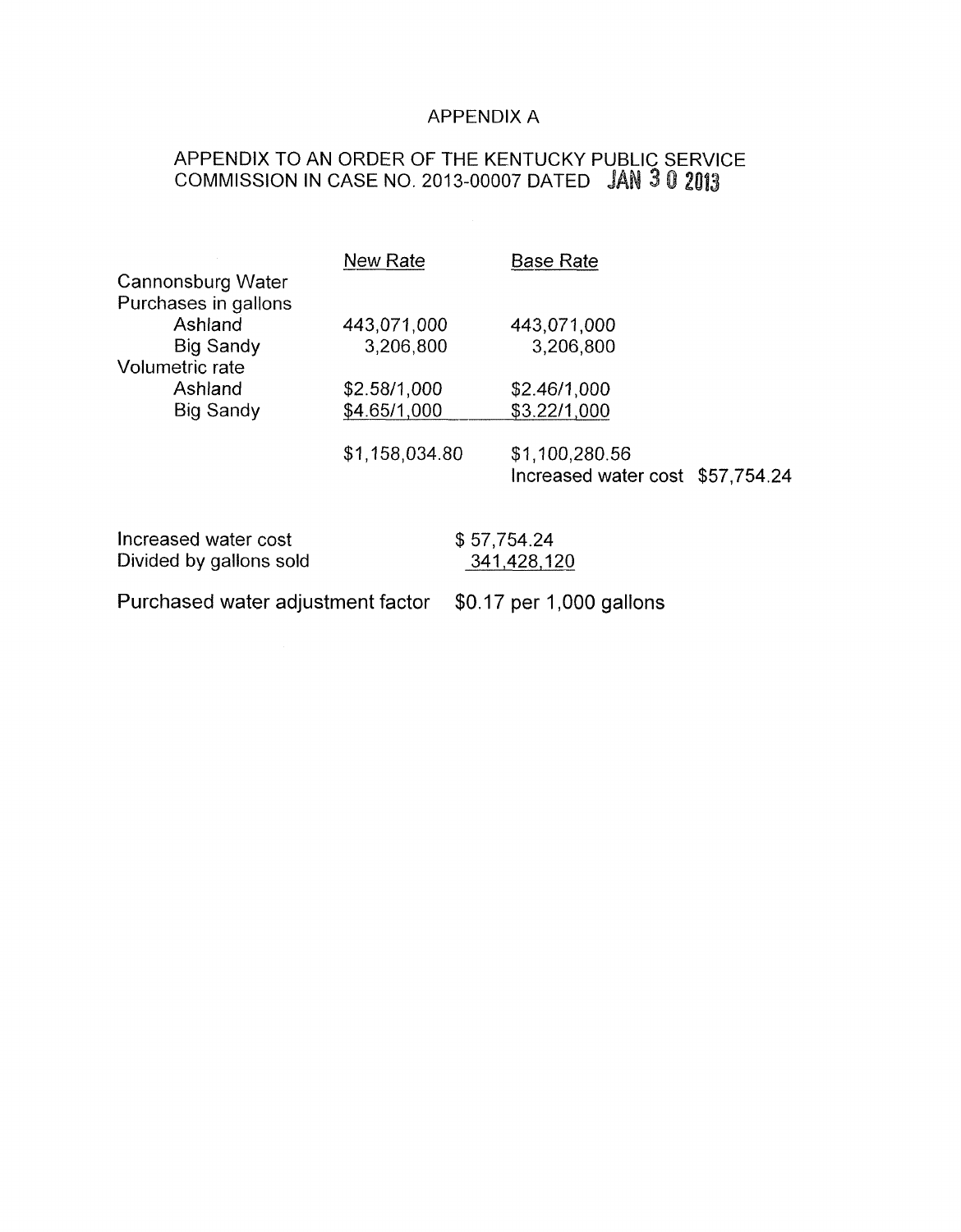## APPENDIX B

# APPENDIX TO AN ORDER OF THE KENTUCKY PUBLIC SERVICE COMMISSION IN CASE NO. 2013-00007 DATED J

The following rates and charges are prescribed for the customers in the area served by Cannonsburg Water District. All other rates and charges not specifically mentioned herein shall remain the same as those in effect under authority of the Commission prior to the effective date of this Order.

#### Monthlv Water Rates

5/8" x 3/4" Meter First 2,000 Gallons Next 3,000 Gallons Next 15,000 Gallons Next 30,000 Gallons Next 50,000 Gallons Over 100,000 Gallons

1 1/2" Meter First 5,000 Gallons Next 15,000 Gallons Next 30,000 Gallons Next 50,000 Gallons Over 100,000 Gallons

2" & 3" Meter First 20,000 Gallons Next 30,000 Gallons Next 50,000 Gallons Over 100,000 Gallons

6" Meter First 50,000 Gallons Next 50,000 Gallons Over 100,000 Gallons

12" Meter First 100,000 Gallons Over 100,000 Gallons \$19.84 Minimum Bill 7.63 Per 1,000 Gallons 7.22 Per 1,000 Gallons 6.80 Per 1,000 Gallons 6.40 Per 1,000 Gallons 5.96 Per 1,000 Gallons

\$42.73 Minimum Bill 7.22 Per 1,000 Gallons 6.80 Per 1,000 Gallons 6.40 Per 1,000 Gallons 5.96 Per 1,000 Gallons

\$151.03 Minimum Bill 6.80 Per 1,000 Gallons 6.40 Per 1,000 Gallons 5.96 Per 1,000 Gallons

\$355.03 Minimum Bill 6.40 Per 1,000 Gallons 5.96 Per 1,000 Gallons

\$675.03 Minimum Bill 5.96 Per 1,000 Gallons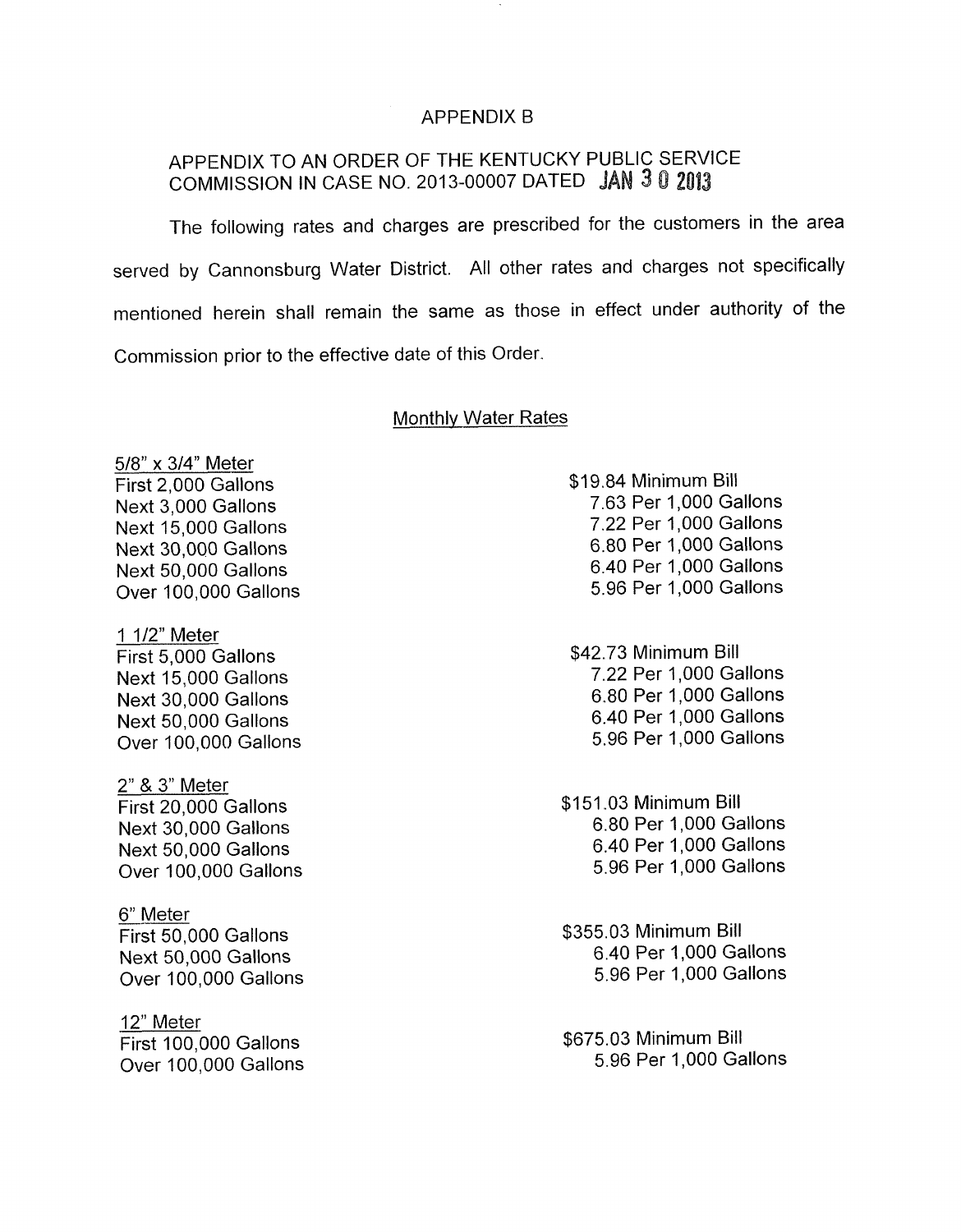Leak Adjustment Rate

Wholesale Water Rates Big Sandy Water District City of Greenup Co.

\$3.84 per 1,000 Gallons

\$3.84 per 1,000 Gallons \$3.84 per 1,000 Gallons